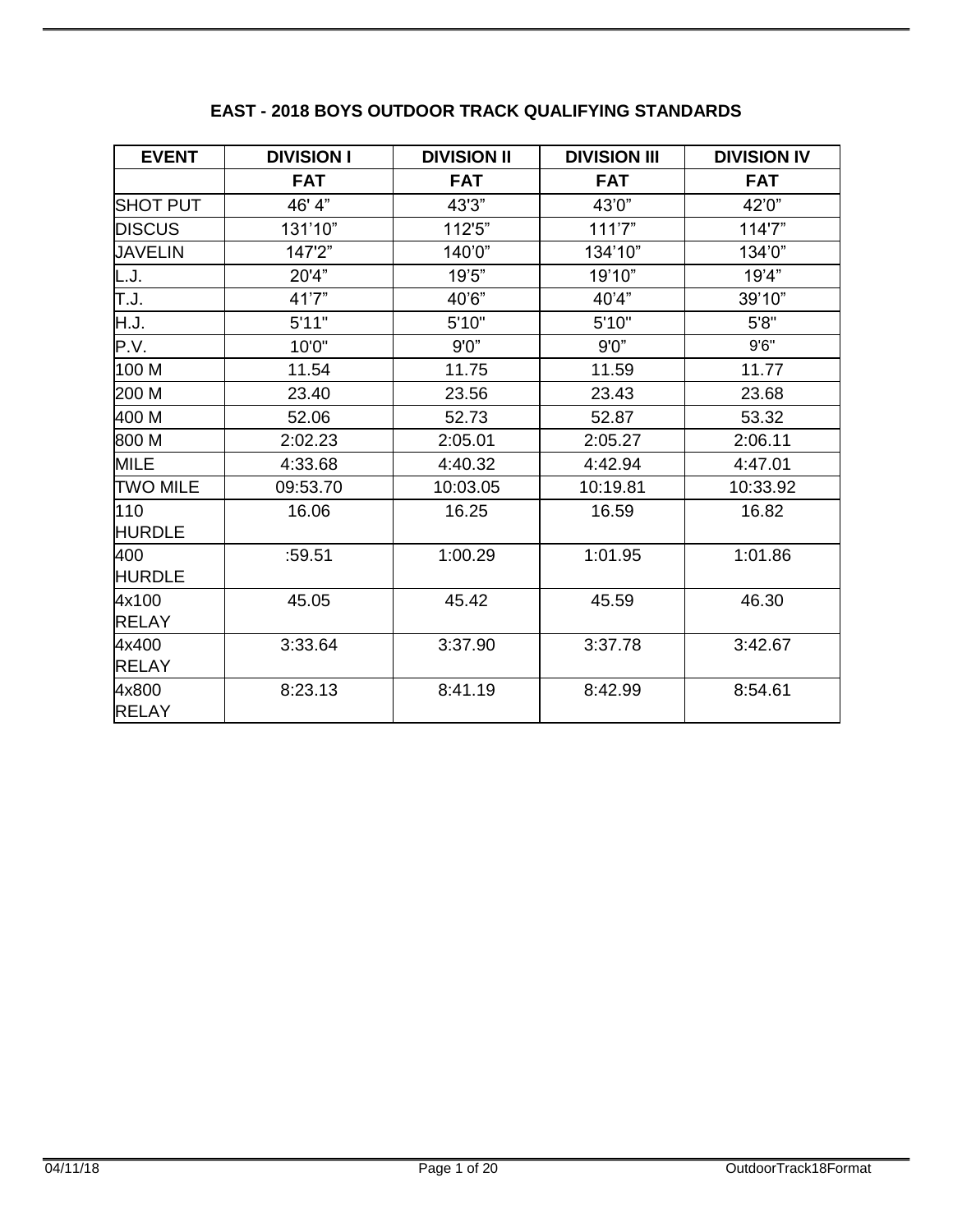| <b>EVENT</b>    | <b>DIVISION I</b> | <b>DIVISION II</b> | <b>DIVISION III</b> | <b>DIVISION IV</b> |
|-----------------|-------------------|--------------------|---------------------|--------------------|
|                 | <b>FAT</b>        | <b>FAT</b>         | <b>FAT</b>          | <b>FAT</b>         |
| <b>SHOT PUT</b> | 31'2"             | 31'10"             | 32'0"               | 31'0''             |
| <b>DISCUS</b>   | 89'5"             | 90'9"              | 94'9"               | 87'0"              |
| <b>JAVELIN</b>  | 91'1"             | 98'8"              | 95'8"               | 94'4"              |
| L.J.            | 16' 2"            | 15'10"             | 16'0"               | 15' 7"             |
| H.J.            | 4' 11"            | 4'10"              | 4'11"               | 4'10"              |
| T.J.            | 33'3"             | 33'10"             | 33'7"               | 32'10"             |
| P.V.            | 8'0''             | 7'6''              | 7'6''               | 7'0''              |
| 100 M           | 13.12             | 13.24              | 13.15               | 13.33              |
| 200 M           | 27.10             | 27.33              | 27.28               | 27.45              |
| 400 M           | 1:01.22           | 1:01.83            | 1:01.69             | 1:02.90            |
| 800 M           | 2:24.54           | 2:27.65            | 2:28.38             | 2:30.67            |
| <b>MILE</b>     | 5:30.79           | 5:30.24            | 5:31.35             | 5:40.41            |
| <b>TWO MILE</b> | 11:56.54          | 12:10.30           | 12:05.01            | 12:30.92           |
| 100 MH          | 16.92             | 17.01              | 17.17               | 17.27              |
| 400 MH          | 1:10.53           | 1:10.17            | 1:10.41             | 1:11.19            |
| 4x100           | 51.73             | 51.88              | 52.54               | 52.93              |
| <b>RELAY</b>    |                   |                    |                     |                    |
| 4x400           | 4:14.90           | 4:17.37            | 4:21.02             | 4:22.50            |
| <b>RELAY</b>    |                   |                    |                     |                    |
| 4x800           | 10:08.37          | 10:32.12           | 10:41.24            | 10:43.78           |
| <b>RELAY</b>    |                   |                    |                     |                    |

#### **EAST - 2018 GIRLS OUTDOOR TRACK QUALIFYING STANDARDS**

*When entering a performance with a hand time on Direct Athletics you need to put an "h" after time. Hand time is to the tenth only. Examples: 55m hurdles hand time of 8.1 - enter 8.1h and for 1000m hand time of 2:42.9 - enter 2:42.9h Starting in 2019-2020 (2 year notice), MUST use FAT only for 100m, 100h, 110h & 200m.* 

**Process for determining Qualifying Standards:** Tournament Director will fill the field up to 16 in the Pole Vault, up to 24 in all other field events and relays, and up to 32 in all other running events, using an automatic standard and then adding the remaining number based on times entered on Direct Athletics. For individual running events, the automatic standard is the average of the 12<sup>th</sup> place performances from the last 3 years. For field events and relays, the automatic standard is the average of the 8<sup>th</sup> place performances from the last 3 years. For Hand Time, will add .4

*When entering a performance with a hand time on Direct Athletics you need to put an "h" after time. Hand time is to the tenth only. Examples: 55m hurdles hand time of 8.1 - enter 8.1h and for 1000m hand time of 2:42.9 - enter 2:42.9h Starting in 2019-2020 (2 year notice), MUST use FAT only for 100m, 100h, 110h & 200m.*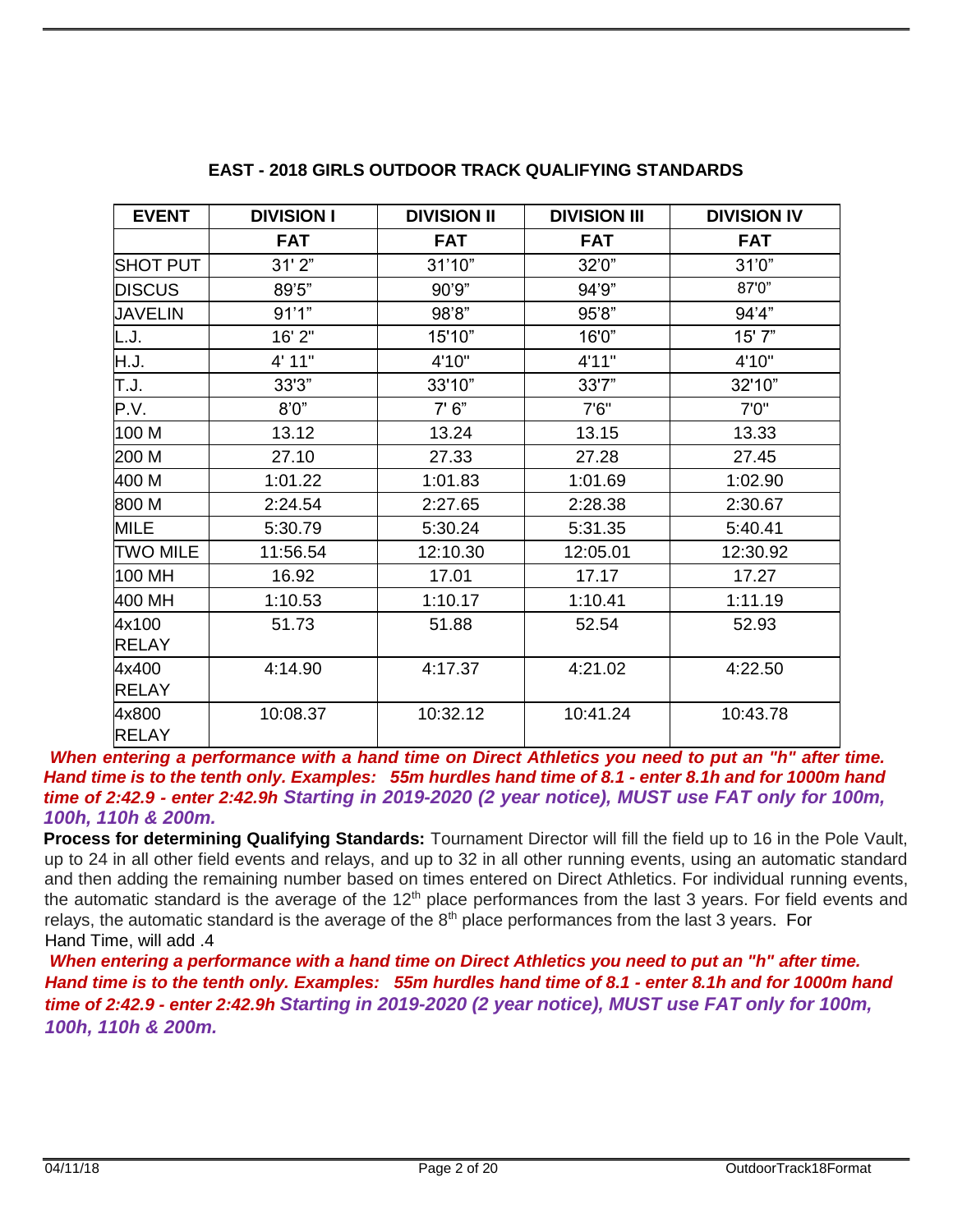**Process for determining Qualifying Standards:** Tournament Director will fill the field up to 16 in the Pole Vault, up to 24 in all other field events and relays, and up to 32 in all other running events, using an automatic standard and then adding the remaining number based on times entered on Direct Athletics. For individual running events, the automatic standard is the average of the  $12<sup>th</sup>$  place performances from the last 3 years. For field events and relays, the automatic standard is the average of the  $8<sup>th</sup>$  place performances from the last 3 years. For Hand Time, will add .4

**ALL DIVISION CHAMPIONSHIPS & ALL-STATE MEETS - ORDER OF EVENTS**  *An athlete may participate in a maximum of three (3) events.* 

(Approx. time after start of meet for event in parenthesis–times are approximate and each meet will vary according to number of participants & heats).

*Divisional Pentathlon (B&G) and Girls Pole Vault: Thursday, May 24, 2018 @ 2:00 PM start for East D1, D2, D4 and C/W D1.* 

*All-State Pentathlon & Girls PV: Thursday, May 31, 2018 @ 2:00 PM* 

*Divisional Meets (May 26th & 27th) @ 10:00 AM start and All-State Meet (June 2nd) @ 3:00 PM start* 

| Weigh-in for all Throwing Implements - Preference will be given to order of events & gender. - 1 hour prior to |  |
|----------------------------------------------------------------------------------------------------------------|--|
| start of all Meets.                                                                                            |  |

|                               | (2018)                                                               | (2019)                                                    |
|-------------------------------|----------------------------------------------------------------------|-----------------------------------------------------------|
|                               |                                                                      | (G)                                                       |
|                               |                                                                      | only)<br>$(B-G)$                                          |
|                               |                                                                      |                                                           |
|                               |                                                                      | $(G-B)$                                                   |
| ** SHOT PUT                   | $(B-G)$                                                              | $(G-B)$                                                   |
| <b>DISCUS</b>                 | $(G-B)$                                                              | $(B-G)$                                                   |
| <b>JAVELIN</b>                | $(G-B)$                                                              | $(B-G)$                                                   |
| <b>LONG JUMP</b>              | $(B-G)$                                                              | $(G-B)$                                                   |
|                               |                                                                      |                                                           |
| <b>G-B</b> (2019 will be B-G) |                                                                      |                                                           |
| <b>TWO MILE RUN</b>           | <b>FINAL ON TIME</b>                                                 |                                                           |
| 400 METER HURDLES             | FFINAL ON TIME (25 min)                                              |                                                           |
| *200 METER DASH               | TRIALS (45 min.)                                                     |                                                           |
|                               |                                                                      |                                                           |
|                               |                                                                      |                                                           |
| *100 METER HURDLES            | TRIALS (75 min.)                                                     |                                                           |
| *110 METER HURDLES            | TRIALS (85 min.)                                                     |                                                           |
| *100 METER DASH               | TRIALS (95 min.)                                                     |                                                           |
| **800 METER RUN               | FINAL ON TIME (105 min.)                                             |                                                           |
| 200 METER DASH                | FINALS (125 min.)                                                    |                                                           |
|                               | POLE VAULT<br><b>TRIPLE JUMP</b><br><b>HIGH JUMP</b><br>ONE MILE RUN | (B only)<br>$(G-B)$<br>$(B-G)$<br>FINAL ON TIME (55 min.) |

 *@ 4:00 PM for C/W D2 and East D3.*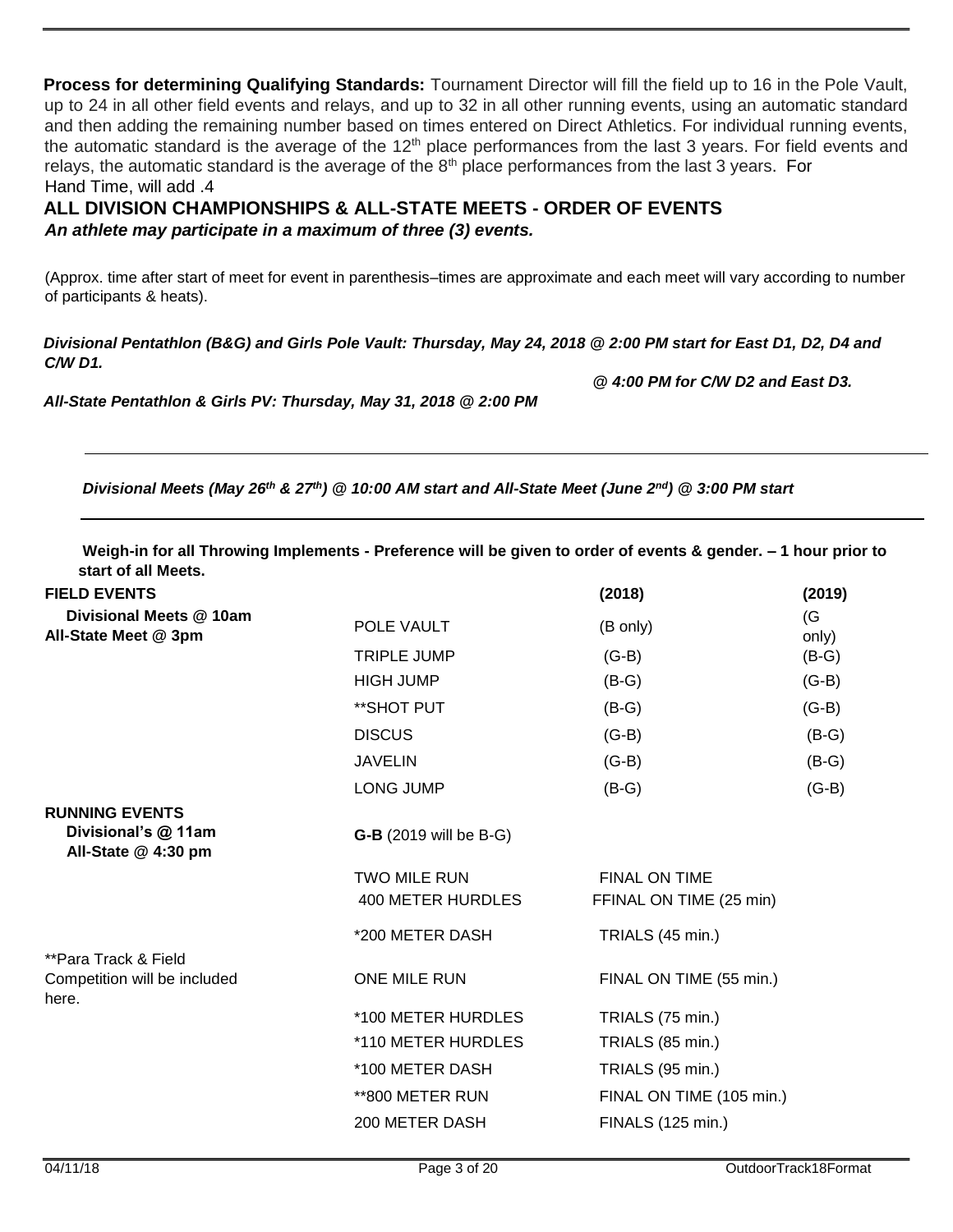| 400 METER RUN            | FINAL ON TIME (135 min.) |
|--------------------------|--------------------------|
| <b>110 METER HURDLES</b> | FINAL (140 min.)         |
| 100 METER HURDLES        | FINAL (145 min.)         |
| 100 METER WHEELCHAIR     | FINAL (150 min.)         |
| **100 METER DASH         | FINALS (155 min.)        |
| 4x800 METER RELAY        | FINAL ON TIME (160 min.) |
| 4x100 METER RELAY        | FINAL ON TIME (190 min.) |
| 4x400 METER RELAY        | FINAL ON TIME (250 min.) |

**\* Advancing in the 100M Dash, 200 M Dash, 100M Hurdles and 110M Hurdles: TRIALS will be on FAT ONLY at the Divisional Championships. Heat winners PLUS times advance at the All-State Meet.**  Triple Jump will have a minimum of three boards of 28' 32' 36' at all Divisional and All-State meet sites. **AWARDS:** Will be given out at the conclusion of races/events and is the responsibility of each individual winner to be at the ceremony or to pick up after presentation.

# **ALL-STATE MEET:** Fitchburg State University **Saturday, June 2, 2018 @ 3:00 pm**

## **Directions:** [Fitchburg](http://www.fitchburgfalcons.com/insideAthletics/facilities/directions_and_facilities) [State University](http://www.fitchburgfalcons.com/insideAthletics/facilities/directions_and_facilities)

## *See page 12 for Order of Events*

### *QUALIFIERS***:**

First four place winners (Division I, II, III, IV) including relays in all four divisions in the Eastern MA Meet, as well as the first four place performances in the Central & Western Track meets, and the next top 6 performances in the finals, including relays, are eligible for the competition in the All-State meet. In pole vault and high jump, must score in top 6 to advance as stated above.

*Athlete can only compete in the All-State if qualified at the Divisional Meets – NO Alternates. ADVISORY: Starting in 2018-19: 3 qualifying from each Division (6x3=18) plus next 6 top performances in the Divisional Finals advance to the All-State Meet.* 

Performance Lists will be posted on [http://www.miaa.net](http://www.miaa.net/) on Tuesday, May 29, 2018 by noon.

The first SIX place winners in each event including the first six relay teams, (400 Meter, 1600 Meter and 3200 Meter Relays) in the All-State Meet will be eligible to represent Massachusetts in the New England Track Meet to be held on Saturday, June 9, 2018 at the University of New Hampshire (see more information in red below).

*JURY OF APPEALS***:** Will be composed of three officials and two coaches.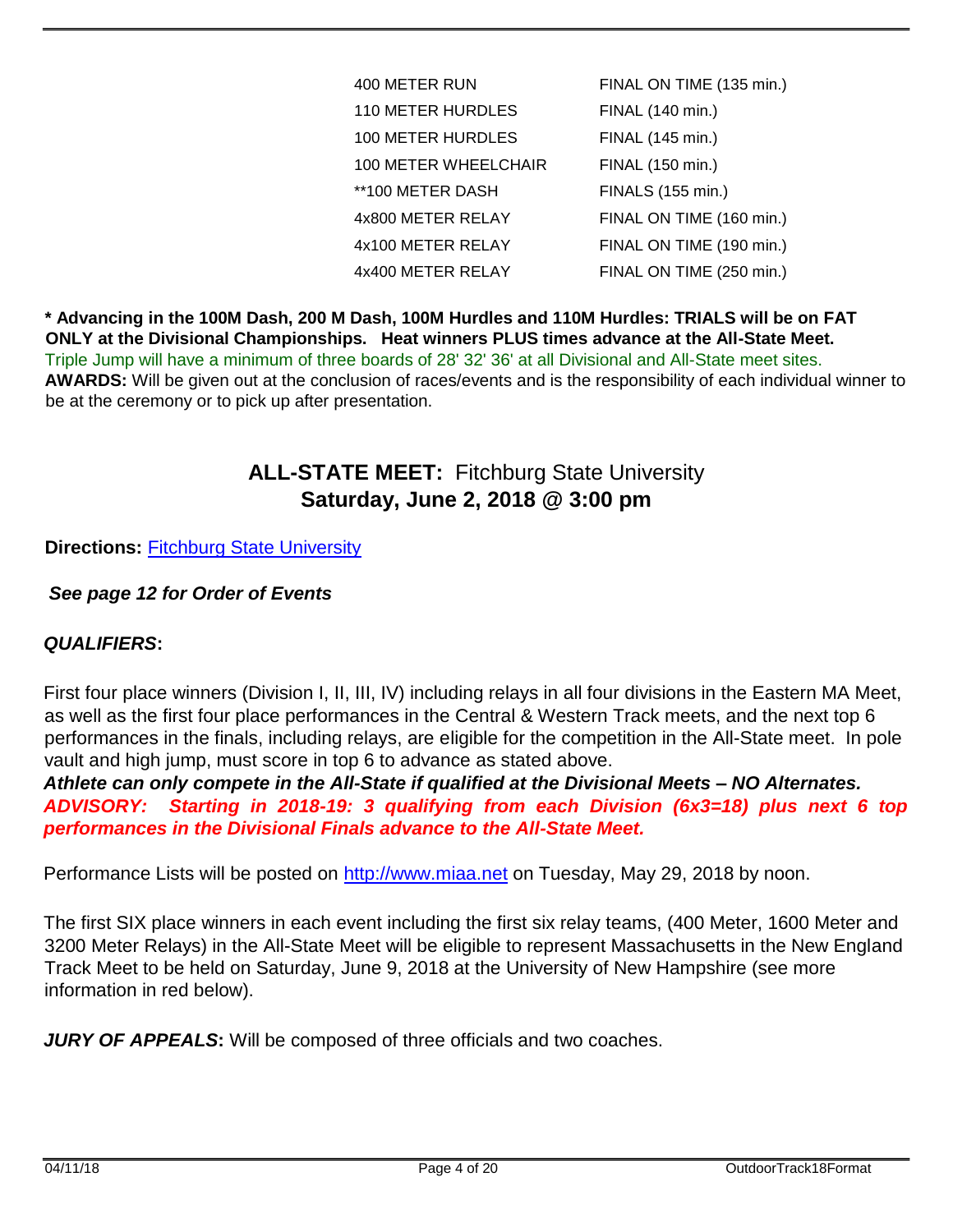The school scoring the most points on *Thursday, May 31 AND Saturday, June 2, 2018* **combined,** will be the 2018 State Outdoor Track and Field Champion (boys and girls), scoring will be 10-8-6-5-4-3-2-1. Medals will be awarded for all eight scoring places in each event.

All field event competitors in the Javelin, Discus, Triple Jump, Long Jump, and Shot Put will receive three trials. The top nine competitors in the trials will receive three additional attempts in the finals.

Shot Put and Discus circles are of cement. *High Jump, Pole Vault, Triple Jump, Javelin and Long Jump Runways are composition (maximum ¼" spikes).* Throwing implements will be weighed in one (1) hour before the competition.

*An athlete may participate in a maximum of three (3) events.* 

*Athletes who win heats at the All-State Meet will move on to the finals.* 

# **TEAM ADMISSION AT ALL-STATE MEET:**

*All Head Coaches & Assistant Coaches that come with the Team on the Team Bus will be admitted (please wear your MSTCA lanyard). Any other coach(es) must have an MIAA(2017-18) pass, otherwise they will need to purchase a ticket to enter.* 

# *NEW ENGLAND CHAMPIONSHIP MEET:*

*The N.E. High School Championship Meet will be held Saturday, June 9, 2018 @ 10:00 am @ The University of New Hampshire, 155 Main Street, Durham, N.H.* 

*Note: Starting with the 2018 season, the process for qualifying for the New England's for Outdoor Track will be as follows: Schools via Direct Athletics will be allowed to enter up to 2 entries for individual events and then would take the top 6 on Monday after the All-State Meet. Advantage for this: NE would then have 6 for each event from MA; would not need to have athletes declare at All-State; and athletes who may have had a bad day at the All-States or Divisional would get another chance. Agreed that a committee will do the final selecting.*

### *NEW ENGLAND MEET ENTRY PROCEDURE:*

*Massachusetts is granted six entries in each event for the New England Championships. The MIAA*  will choose the athletes to be entered in 2018 according to the following procedure. Please read *the instructions carefully and follow all required steps!* 

- *1. If you coach an athlete you wish to have considered as one of the Massachusetts entries to the New England's, you MUST enter that athlete in the "New England Interscholastic Championship Meet" on Direct Athletics. There are NO exceptions. No athletes will automatically advance to the New England Meet.*
- *2. You may enter an athlete in up to 3 individual events. The participation rule is the same as the rule for the MIAA Meets, which is "any 3 events." You may also enter relay teams in any relay events.*